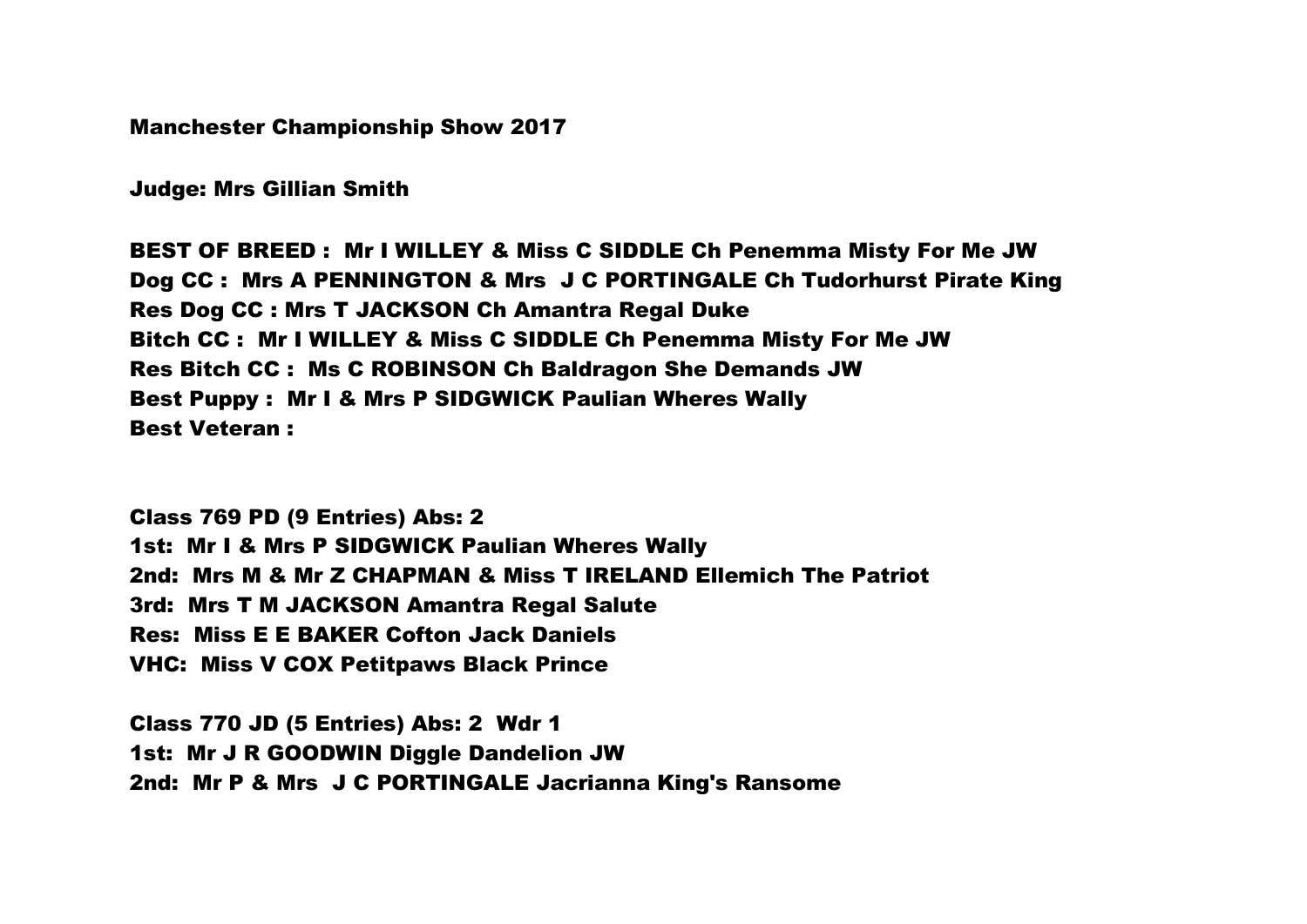Class 771 PGD (14 Entries) Abs: 1 1st: Ms C ROBINSON Baldragon Brecon JW 2nd: Mrs D SEARLE Lanola Massimo Dutti At Stonepit 3rd: Mrs S E LINDLEY Headra's Flash The Cash At Meglind Res: Mrs R MOCHRIE Downsbank Razzle Dazzle Em VHC: Mr R SALGUERO Rivermoor Minstrel

Class 772 LD (3 Entries) Abs: 0 1st: Mrs P CLARKE Stonepit Super Sydney For Poltomic 2nd: Miss S MADDISON Celxo Charles Dickens 3rd: MR R SPROUL & Mr J COBURN Khandro No Regrets

Class 773 OD (5 Entries) Abs: 0 1st: Mrs A PENNINGTON & Mrs J C PORTINGALE Ch Tudorhurst Pirate King 2nd: Mrs T JACKSON M Ch Amantra Regal Duke 3rd: Mr R SPROUL & Mr J COBURN Baldragon Berkeley For Khandro Res: Mrs C CHAMPION Stonepit Buster Keyton At Lankcombe JW VHC: Mrs M HUNTER Maynorth Shades Of Heaven At Hooebarton

Class 774 VD NO ENTRIES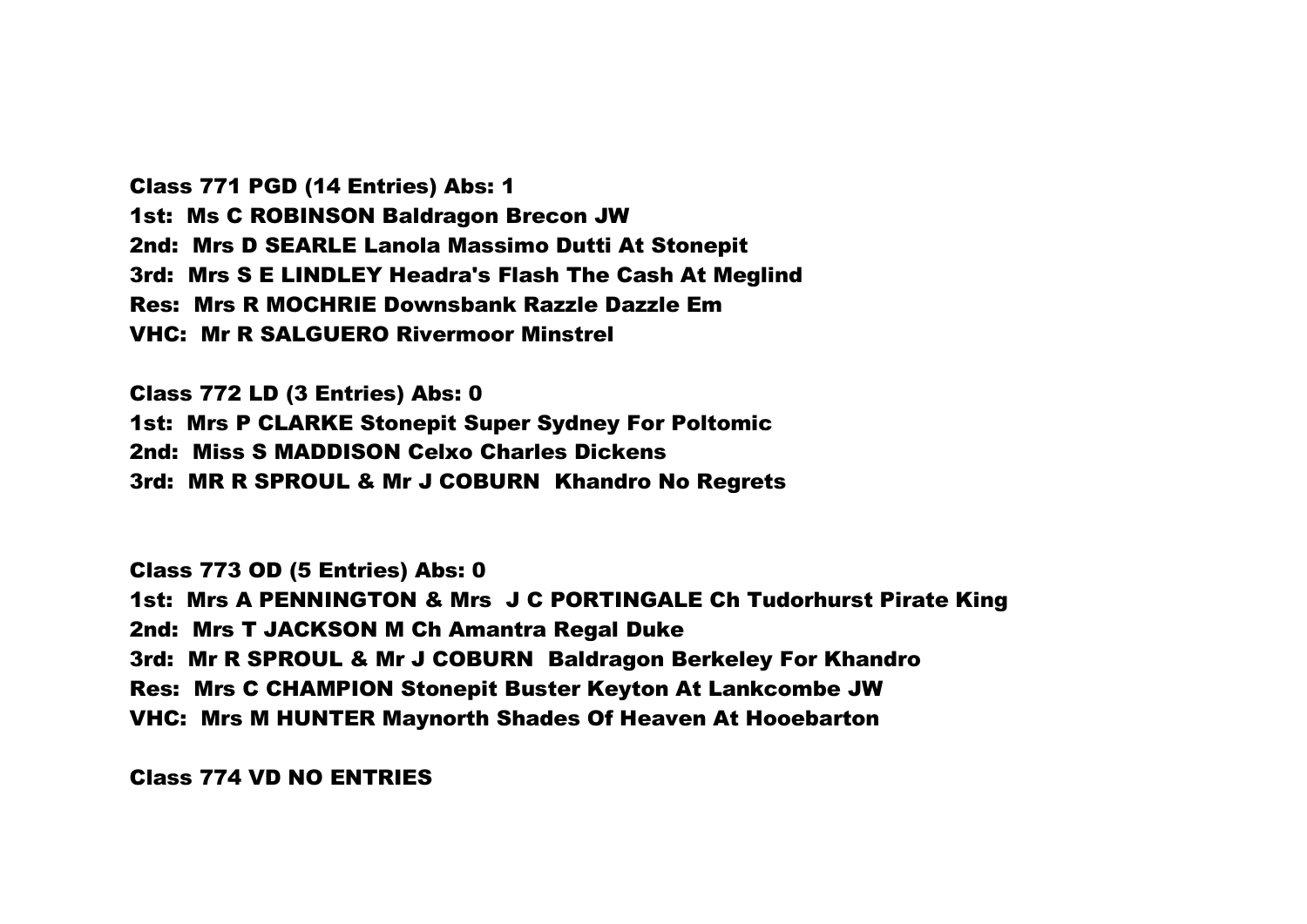Class 775 PB (6 Entries) Abs: 0 1st: Mrs C CHAMPION & Miss V HARVEY Lankcombe Clara Bow 2nd: Miss V COX Petitpaws Black Pearl 3rd: Mr J SMITH, & Mr R SMITH Othmese Saphire Res: Miss C MELVILLE & Mrs T JACKSON Amantra Regal Star VHC: Mrs C LEWIS & Miss J LEWIS Lankcombe Lila Lee

Class 776 JB (6 Entries) Abs: 1 1st: Mr R S & Mrs R K BAKER Cofton Fairy Tale 2nd: Mrs J COUPLAND Winie Od Dvou Orechu 3rd: Mr J SMITH & Mr R SMITH Cofton Tallisker With Othmese Res: Mrs M J WILLIAMS Kasamanda My Serendipity VHC: Mrs M CONSTABLE Mitapip Sunrise Ruby

Class 777 PGB (8 Entries) Abs: 1 1st: Mr T W & Mrs C A HARDIMAN Tovarich Teanna 2nd: Mrs R MOCHRIE Downsbank Tiger Lilly JW 3rd: Mr R SPROUL & Mr J COBURN Khandro Ur My World Res: Mrs M HUNTER Tovarich Thomasina At Hooebarton VHC: Miss J MATCHES Khandro Step Inside Love To Fochai